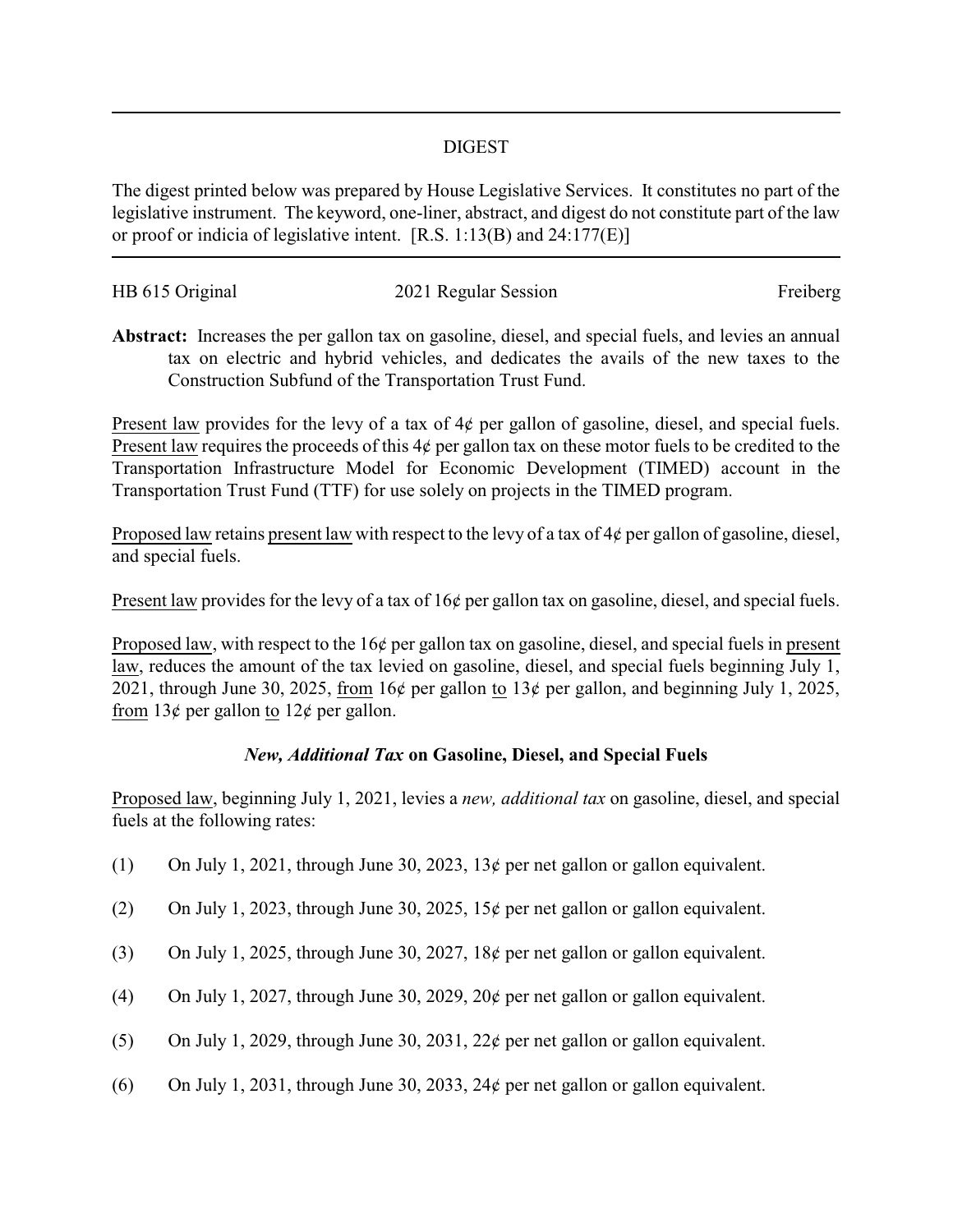(7) On July 1, 2033, through June 30, 2029, 26¢ per net gallon or gallon equivalent.

## **Electric Vehicles and Hybrid Vehicles**

Proposed law levies an annual tax of \$400 per year on each electric vehicle and an annual \$275 per year on each hybrid vehicle operated on state highways which are required to be registered and to pay registration license tax in accordance with present law. Further requires the commissioner of motor vehicles to collect the tax levied in proposed law every two years at the same time and in the same manner as the registration license tax pursuant to present law.

Proposed law defines an "electric vehicle" as a vehicle powered by one or more electric motors or energy stored in rechargeable batteries for propulsion and defines a "hybrid vehicle" as a vehicle that uses gasoline, diesel fuel, or special fuels in combination with an electric motor for propulsion.

## **Deposit and Use of the Tax Proceeds**

Proposed law requires the avails of the *new, additional taxes* levied on gasoline, diesel, and special fuels and the annual taxes levied on electric and hybrid vehicles to be deposited into the Construction Subfund of the TTF pursuant to the requirements of present constitution. Further requires the Dept. of Transportation and Development (DOTD) to utilize the avails of the taxes levied pursuant to proposed law which are deposited into the Construction Subfund as follows:

- (1) 60% of the avails to be utilized on highway and bridge preservation projects included in the Highway Priority Program.
- (2) 40% of the avails to be utilized on Highway Priority Program projects classified as capacity projects.

Proposed law, with respect to capacity projects, requires the secretary to prioritize and construct the following mega projects based on the completion of each project's federally mandated environmental process and requirements:

- (1) Replacement of the I-10 Calcasieu River bridge and I-10 improvements from the I-210 interchange west of the river to the I-20 interchange east of the river.
- (2) A new Mississippi River Bridge at Baton Rouge with freeway-level connections from the interstate west of Baton Rouge to the interstate east of Baton Rouge.
- (3) Upgrades to US 90 to interstate standards from the I-10 and I-49 interchange at Lafayette to New Orleans.
- (4) Widening of I-12 to six lanes and associated improvements where this interstate is not yet upgraded from Baton Rouge to the Mississippi state line.
- (5) A new, four lane Jimmie Davis Bridge on LA 511 across the Red River in Shreveport-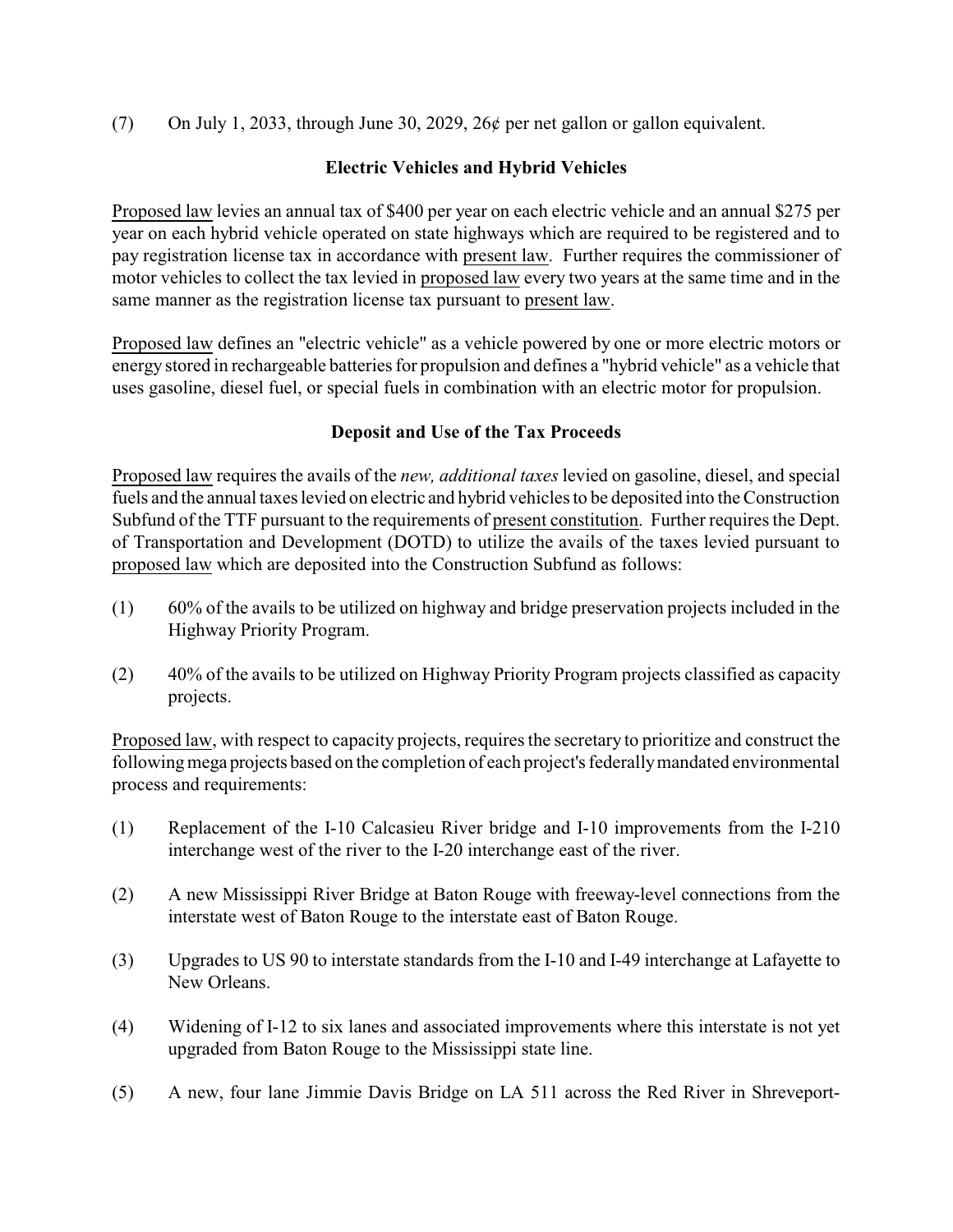Bossier.

- (6) Widening to six lanes and associated improvements to I-20 at Monroe from LA 546 to LA 594.
- (7) US 90, Port of New Orleans access improvements with improved and maintained interstate lighting in New Orleans.
- (8) Alexandria-Pineville Beltway, Segments E, F, G, H, and I from La. 28 East to LA 28 West.

Proposed law requires, no later than Jan. 1, 2022, the total cost of projects in the Highway Priority Program to include the prorated cost associated with third-party services required by DOTD to create, implement, and maintain an online platform, through which the public will have access to real-time project information including the project's scope, cost, and time-line for completion as well as all means of financing for the project. Further requires the online platform to be developed in consultation with the American Association of State Highway and Transportation Officials.

Proposed law requires DOTD to utilize targeted digital technologies to raise public awareness of the online platform, to provide project updates to the public, and to seek the public's input on projects.

Proposed law requires the avails of the *new, additional* taxes to be allocated to maximize the state's share of federal funding for construction projects in each fiscal year and prohibits a reduction in funding for the Parish Transportation Fund, the Port Construction and Development Priority Program, or the Statewide Flood Control Program below funding levels for these programs appropriated in the FY 2020-2021 budget.

Proposed law requires the legislative auditor to commence a comprehensive audit of DOTD no later than July 1, 2022, to review the department's operations and organizational efficiency to ensure that DOTD can perform all of its required operations and functions within the funding provided for in present and proposed law and to review DOTD's use of the avails of the taxes deposited into the Construction Subfund of the TTF. Further requires the auditor to present its findings and recommendations to the presiding officers of the House and Senate no later than Sept. 30, 2023.

Proposed law requires DOTD to establish a rural bridge repair and replacement program for bridge projects included in the Highway Priority Program. Further requires DOTD to prioritize bridge repair and replacement projects within the program to those which expand public and commercial access to rural communities. Funding for this program shall be provided from the proceeds of the *new, additional taxes* levied on gasoline, diesel, and special fuels.

Authorizes proposed law to be referred to as the Government Reform in Transportation Act of 2021.

Effective July 1, 2021; however, the provisions levying a new annual tax on electric and hybrid vehicles shall become effective on July 1, 2025.

(Amends R.S. 47:818.12(A) and (B) and 818.111(A); Adds R.S. 47:818.141 and 2811 and R.S.